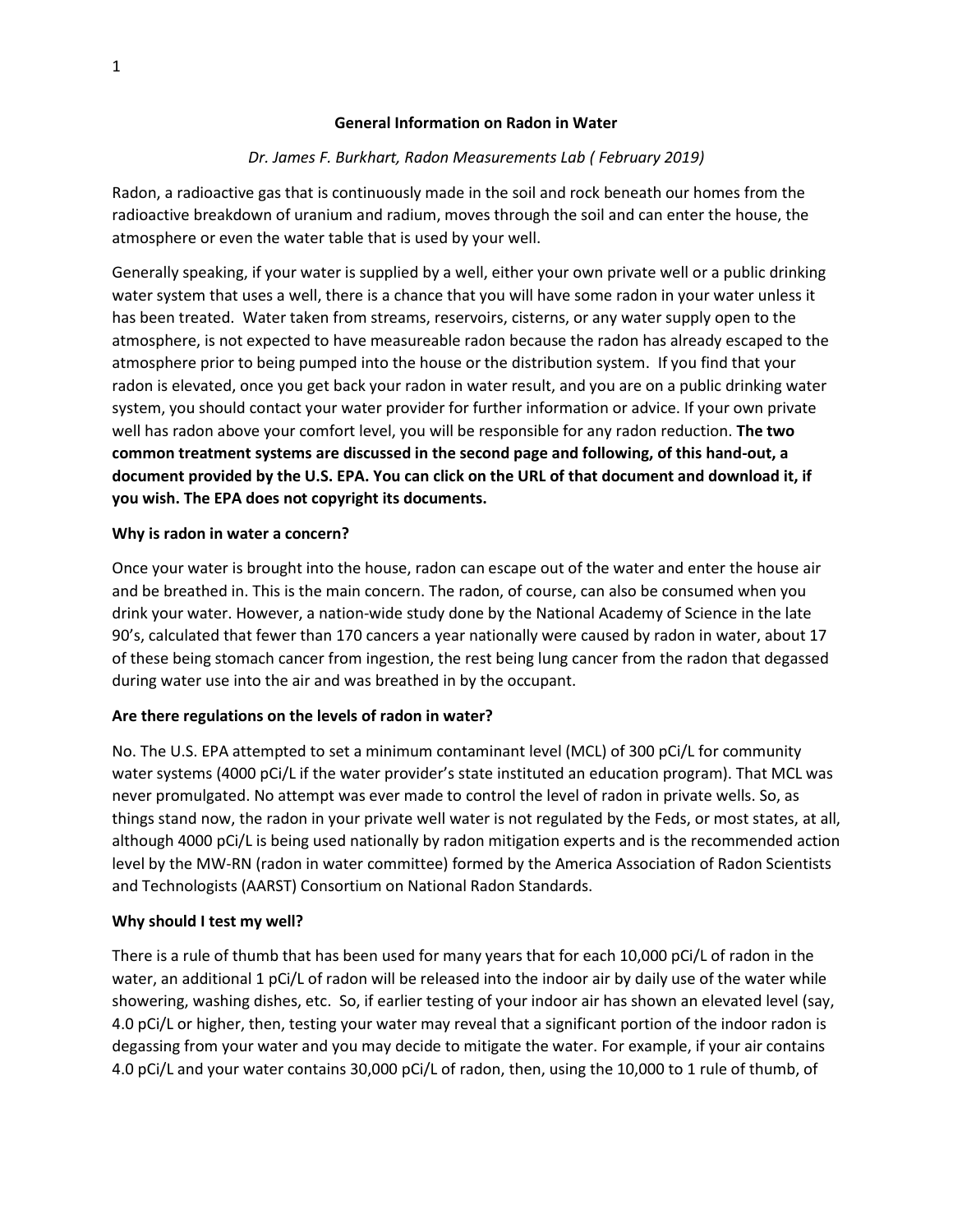the 4 pCi/L in your indoor radon, most (3 pCi/L) is coming from radon degassing from the water and you may consider treating the water. (3 is 1/10,000 0f 30,000).

It is always recommended, for this reason, to test your home air for radon, prior to, or along with a radon in water test, in order to judge if water treatment is worthy of consideration.

## **How does Radon Measurements Lab calculate the radon in your well water?**

You, the homeowner are an important part of this process. When you purchase a test kit, you will receive a detailed instruction sheet. Care is required on your part while sampling your water. Read the instruction sheet thoroughly and do not start the sampling until you understand all of it. It is especially important that the water you sample has run long enough so that you are not sampling water from your pressure tank or holding tank. Next, it is important that both bottles are filled one right after the other and that neither has any air bubbles in it when it is capped. Finally, the back of the instruction sheet has a report form on it. You must fill out all of the report form in order for us to calculate the radon in the water.

When we receive your samples, we will measure the alpha particle activity in the radon-222 and two of its decay products, polonium-218 and polonium-214, which occur naturally in the water. We will compare that activity to three standards made by the U.S. EPA and already programmed into our computer. The alpha particle counter uses liquid scintillation as recommended by the EPA standard 7500 RN. The counter is made by Hidex, the model is a Triathler. It is a state of the art liquid scintillation counter. We also follow the recommendations made by the AARST radon in water advisory committee (MW-RN) currently in draft form, and will continue to follow this committees decisions once they are formally adopted by the industry consortium.

We will measure and report both vials and give you a radon value for both vials and a relative percent difference (RPD) between the two vials. Generally speaking, a radon value of 100 pCi/L is the lowest that can be reliably measured and is called the MDL or minimum detectable level (which is equivalent to adding 0.01 pCi/L to your indoor air). The relative percent difference (RPD) tells you how close the radon values of two vials are to each other. For high radon, above 4000 pCi/L, a 10 % RPD, or lower, is expected, meaning the two values are within 10 % of each other but, this low of an RPD requires that you followed the instructions carefully and returned the samples promptly, preferably UPS or FedEx overnight.

# **Can the radon in water be reduced?**

If your radon in water test comes back at 4000 pCi/L or higher. It is recommended that you do a confirmatory test. If both the initial and the confirmatory results are 4000 pCi/L or higher, mitigation is recommended.

For radon around 4000 pCi/L to 5000 pCi/L, a simple granulated activated charcoal (GAC) filter will often reduce the radon to below 100 pCi/L. This filter is installed professionally in the main water line, **and not at one of the water faucets. This is not one of the water filters that is purchased at a hardware store for a single tap (point of use).** Check the Yellow pages or online for purchase or rent.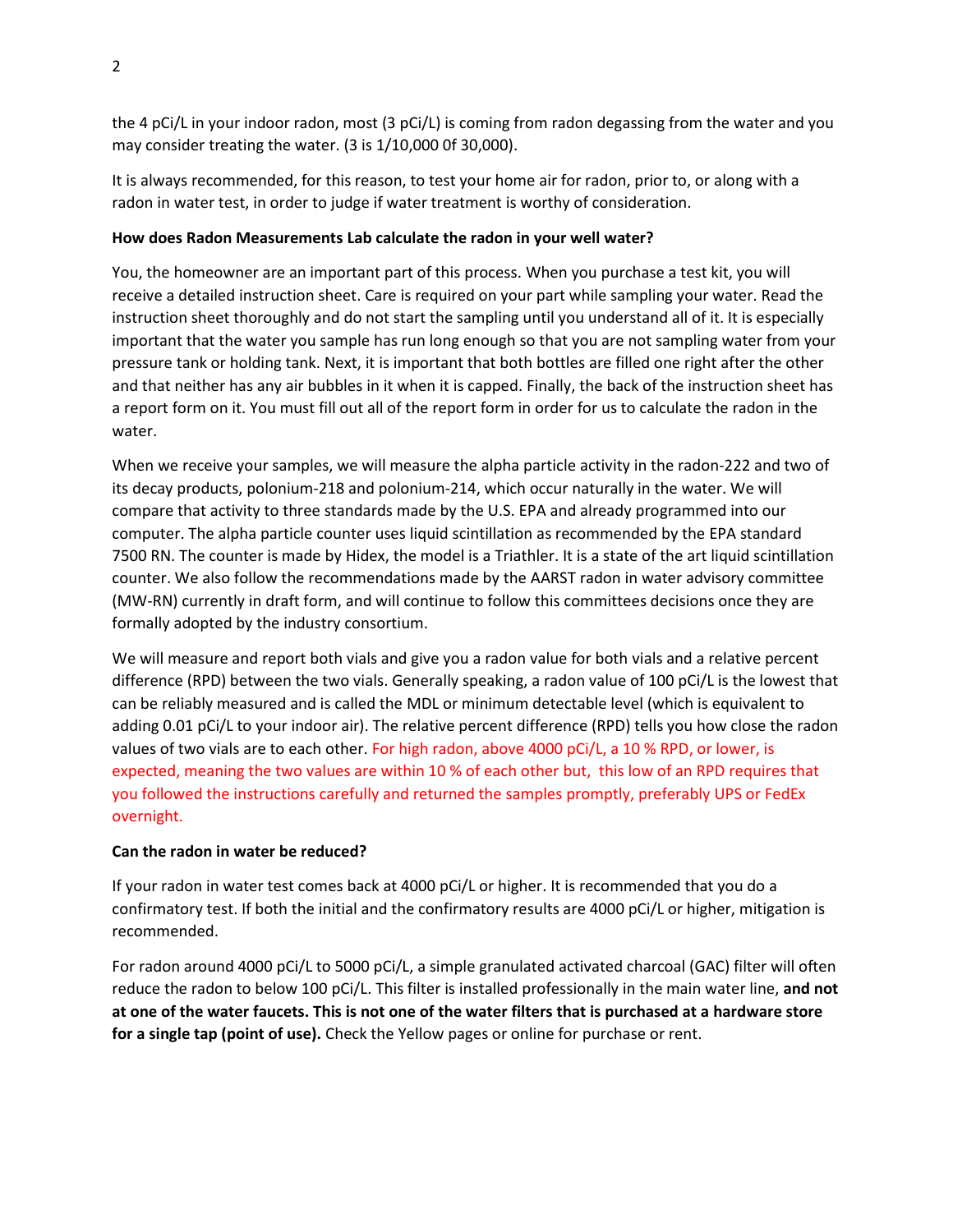Radon above 5000 pCi/L is normally mitigated using an aeration system. Here, the water coming into the house is sprayed in a sealed tank which resembles an old-fashioned clothes washer, and fresh air is also brought in to strip the radon out of the water. That air is then exhausted safely above the eave line, similar to a radon in air mitigation system. The cleaned water is then again pumped up to pressure and put back into the water line for distribution throughout the house. Again, find a seller and installer online or in the Yellow pages.

**The following pages are from the EPA website. Although written some years back, this information is still valid and correct, although phone numbers contained herein may be out of date.**

You are here: [Water](https://water.epa.gov/) » [Laws & Regulations](https://water.epa.gov/lawsregs/) » [Regulatory Information](https://water.epa.gov/lawsregs/rulesregs/) » [Safe Drinking Water Act](https://water.epa.gov/lawsregs/rulesregs/sdwa/) » [Radon](https://water.epa.gov/lawsregs/rulesregs/sdwa/radon/) Basic Information about Radon in Drinking Water

# Basic Information about Radon in Drinking Water

[Radon Home](https://archive.epa.gov/water/archive/web/html/index-9.html) https://archive.epa.gov/water/archive/web/html/basicinformation-2.html

**Basic Information about Radon in Drinking Water** 

• [Proposed Radon in Drinking Water Regulation](https://archive.epa.gov/water/archive/web/html/regulations.html)

- [What is radon?](https://archive.epa.gov/water/archive/web/html/basicinformation-2.html#What%20is%20radon?)
- [Why is radon in drinking water a health concern?](https://archive.epa.gov/water/archive/web/html/basicinformation-2.html#Why%20is%20radon%20in%20drinking%20water%20a%20health%20concern?)
- [Is there radon in my water?](https://archive.epa.gov/water/archive/web/html/basicinformation-2.html#Is%20there%20radon%20in%20my%20water?)
- [What levels of radon in water should I be concerned about?](https://archive.epa.gov/water/archive/web/html/basicinformation-2.html#What%20levels%20of%20radon%20in%20water%20should%20I%20be%20concerned%20about?)
- [How do I test for radon in drinking water and how do I get rid of it?](https://archive.epa.gov/water/archive/web/html/basicinformation-2.html#How%20do%20I%20test%20for%20radon%20in%20drinking%20water%20and%20how%20do%20I%20get%20rid%20of%20it?)
- [I receive water from a public water supplier. How will EPA's proposed regulation affect](https://archive.epa.gov/water/archive/web/html/basicinformation-2.html#I%20receive%20water%20from%20a%20public%20water%20supplier.%20How%20will%20EPA)  [me?](https://archive.epa.gov/water/archive/web/html/basicinformation-2.html#I%20receive%20water%20from%20a%20public%20water%20supplier.%20How%20will%20EPA)
- [How do I get more information about radon?](https://archive.epa.gov/water/archive/web/html/basicinformation-2.html#How%20do%20I%20get%20more%20information%20about%20radon?)

## What is radon?

Radon is a gas that has no color, odor, or taste and comes from the natural radioactive breakdown of uranium in the ground. You can be exposed to radon by two main sources: (1) radon in the air in your home (frequently called "radon in indoor air") (2) and radon in drinking water.

Radon can get into the air your breathe and into the water you drink. Radon is also found in small amounts in outdoor air.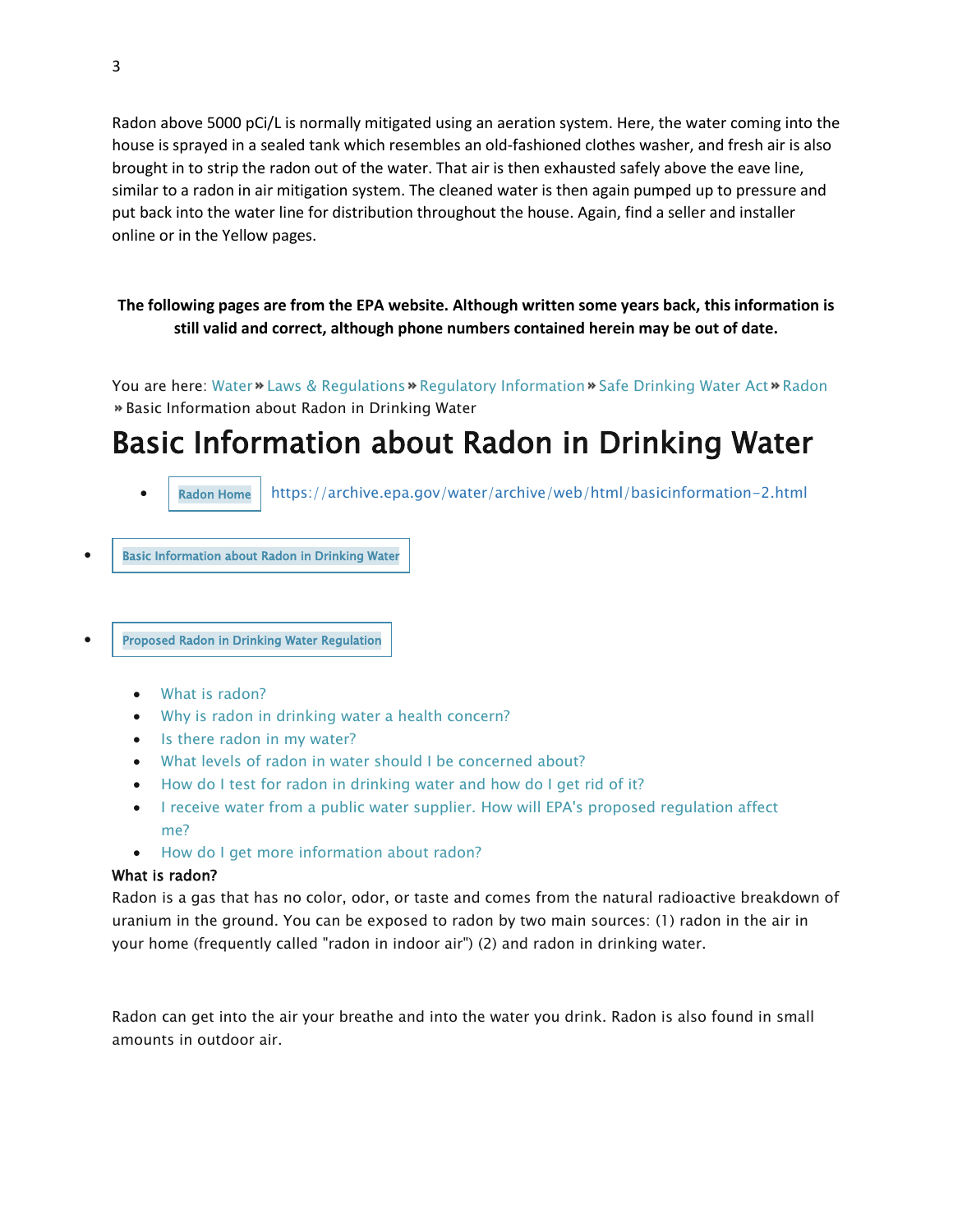Most of the radon in indoor air comes from soil underneath the home. As uranium breaks down, radon gas forms and seeps into the house. Radon from soil can get into any type of building homes, offices, and schools - and build up to high levels in the air inside the building.

Radon gas can also dissolve and accumulate in water from underground sources (called ground water), such as wells. When water that contains radon is used in the home for showering, washing dishes, and cooking, radon gas escapes from the water and goes into the air. It is similar to carbonated soda drinks where carbon dioxide is dissolved in the soda and is released when you open the bottle. Some radon also stays in the water.

Radon is not a concern in water that comes from lakes, rivers, and reservoirs (called surface water), because the radon is released into the air before it ever arrives at your tap.

[Top of page](https://archive.epa.gov/water/archive/web/html/basicinformation-2.html#content)

#### Why is radon in drinking water a health concern?

Breathing radon in indoor air can cause lung cancer. Radon gas decays into radioactive particles that can get trapped in your lungs when you breathe it. As they break down further, these particles release small bursts of energy. This can damage lung tissue and increase your chances of developing lung cancer over the course of your lifetime. People who smoke have an even greater risk. Not everyone exposed to high levels of radon will develop lung cancer. However, radon in indoor air is the second leading cause of lung cancer. About 20,000 deaths a year in the U.S. are caused by breathing radon in indoor air.

Only about 1-2 percent of radon in the air comes from drinking water. However breathing radon increases the risk of lung cancer over the course of your lifetime. Some radon stays in the water; drinking water containing radon also presents a risk of developing internal organ cancers, primarily stomach cancer. However this risk is smaller than the risk of developing lung cancer from radon released to air from tap water.

Based on a National Academy of Science report, EPA estimates that radon in drinking water causes about 168 cancer deaths per year: 89% from lung cancer caused by breathing radon released to the indoor air from water and 11% from stomach cancer caused by consuming water containing radon.

[Top of page](https://archive.epa.gov/water/archive/web/html/basicinformation-2.html#content)

#### Is there radon in my water?

Not all drinking water contains radon. If your drinking water comes from a surface water source, such as a river, lake, or reservoir, most radon that might be in the water will be released into the air before reaching your water supplier or home. Radon is only a concern if your drinking water comes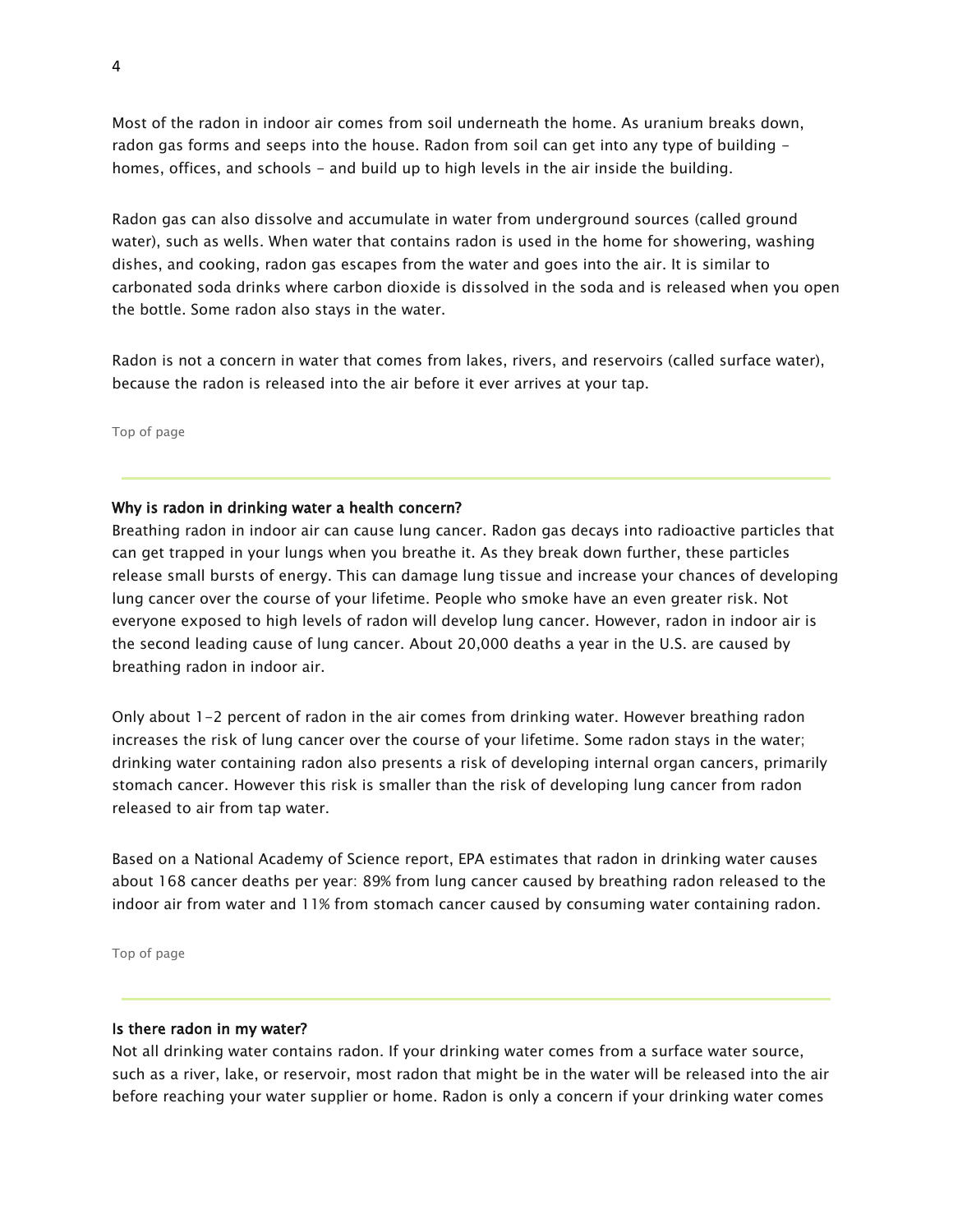from underground, such as a well that pumps water from an aquifer, though not all water from underground sources contains radon.

[Top of page](https://archive.epa.gov/water/archive/web/html/basicinformation-2.html#content)

## What levels of radon in water should I be concerned about?

There is currently no federally-enforced drinking water standard for radon. EPA has proposed to regulate radon in drinking water from community water suppliers (water systems that serve 25 or more year-round residents). EPA does not regulate private wells.

EPA has proposed to require community water suppliers to provide water with radon levels no higher than 4,000 pCi/L, which contributes about 0.4 pCi/L of radon to the air in your home. This requirement assumes that the State is also taking action to reduce radon levels in indoor air by developing EPA-approved, enhanced State radon in indoor air programs (called Multimedia Mitigation Programs). This is because most of the radon you breathe comes from soil under the house. This option gives States the flexibility to focus on the greatest problems, by encouraging the public to fix radon in indoor air problems and build homes that keep radon from entering.

Under the proposed regulation, States that choose not to develop enhanced indoor air programs, community water systems in that State will be required to reduce radon levels in drinking water to 300 pCi/L. This amount of radon in water contributes about 0.03 pCi/L of radon to the air in your home. Even if a State does not develop an enhanced indoor air program, water systems may choose to develop their own local indoor radon program and meet a radon standard for drinking water of 4,000 pCi/L.

EPA proposed this option, under the framework specified by the 1996 Amendments to the Safe Drinking Water Act, so that the overall risks from exposure to radon, both through air and water, are reduced.

[Top of page](https://archive.epa.gov/water/archive/web/html/basicinformation-2.html#content)

#### How do I test for radon in drinking water and how do I get rid of it?

• If you get water from a public water system: Find out whether your water system gets its water from a surface (river, lake, or reservoir) or a ground water (underground) source.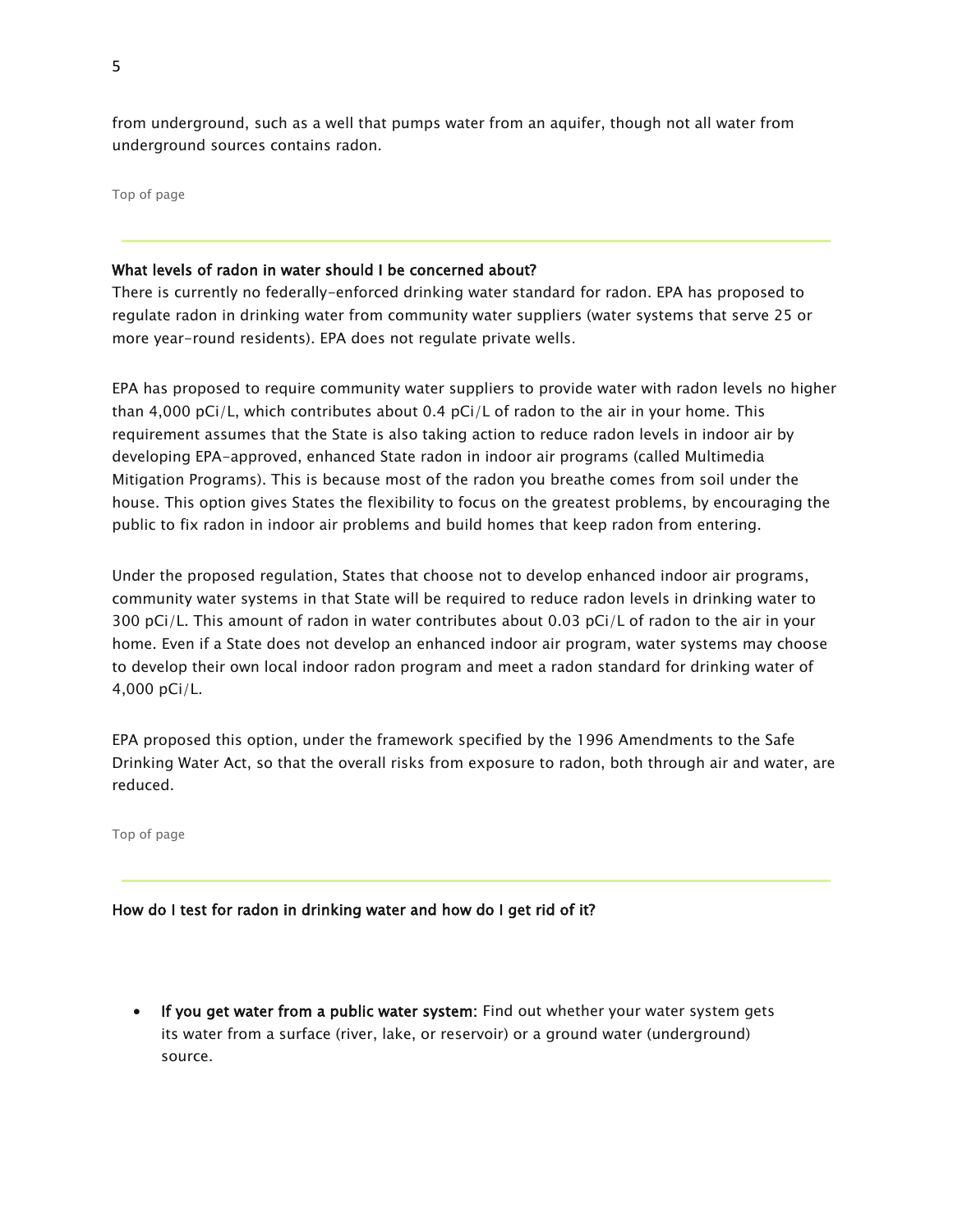- If the water comes from a surface water source, most radon that may be in the water will be released to the air before it makes its way to your tap.
- If the water comes from a ground water source, call your water system and ask if they've tested the water for radon.
- If you have a private well: EPA recommends testing your drinking water for radon. Call the [Safe Drinking Water Hotline](https://water.epa.gov/drink/hotline/index.cfm) (1-800-426-4791) which can provide phone numbers for your State laboratory certification office. Your State laboratory certification office or State radon office can direct you to laboratories which may be able to test your drinking water for radon.

If testing your private well shows that you have high levels of radon in your drinking water and you are concerned about it, there are some things you can do to improve the water. The most effective treatment you can apply is to remove radon from the water right before it enters your home. This is called point-of-entry treatment. There are two types of point- of-entry devices that remove radon from water:

- Granular activated carbon (GAC) filters (which use activated carbon to remove the radon) (Note added by Dr. Burkhart; GAC is recommended for radon in water less than 5000 pCi/L), and
- Aeration devices (which bubble air through the water and carry radon gas out into the atmosphere through an exhaust fan) (Note added by Dr. Burkhart; aeration is recommended for radon in water more than 5000 pCi/L).

GAC filters tend to cost less than aeration devices, however, radioactivity collects on the filter, which may cause a handling hazard and require special disposal methods for the filter.

For more information on point of use treatment, you should contact the following independent certifying organizations:

- NSF International:
- [Water Quality Association;](http://www.wqa.org/sitelogic.cfm?id=1165§ion=3) or the
- [Underwriter's Laboratory.](http://www.ul.com/global/eng/pages/offerings/industries/waterandfood/water/prodcert/units/)

Additional information and documents about radon in your home can be found below.

- [EPA's Indoor Air Quality Radon site](https://www.epa.gov/radon)
- [A Citizen's Guide to Radon](https://www.epa.gov/radon/pubs/citguide.html) This document provides information on how to [test for](https://www.epa.gov/radon/pubs/citguide.html#howtotest)  [Radon in your home](https://www.epa.gov/radon/pubs/citguide.html#howtotest)
- [Consumer's Guide to Radon Reduction](https://www.epa.gov/radon/pubs/consguid.html) How to Reduce Radon Levels in Your Home...
- [The Home Buyer's and Seller's Guide to Radon](https://www.epa.gov/radon/pubs/hmbyguid.html)

[Top of page](https://archive.epa.gov/water/archive/web/html/basicinformation-2.html#content)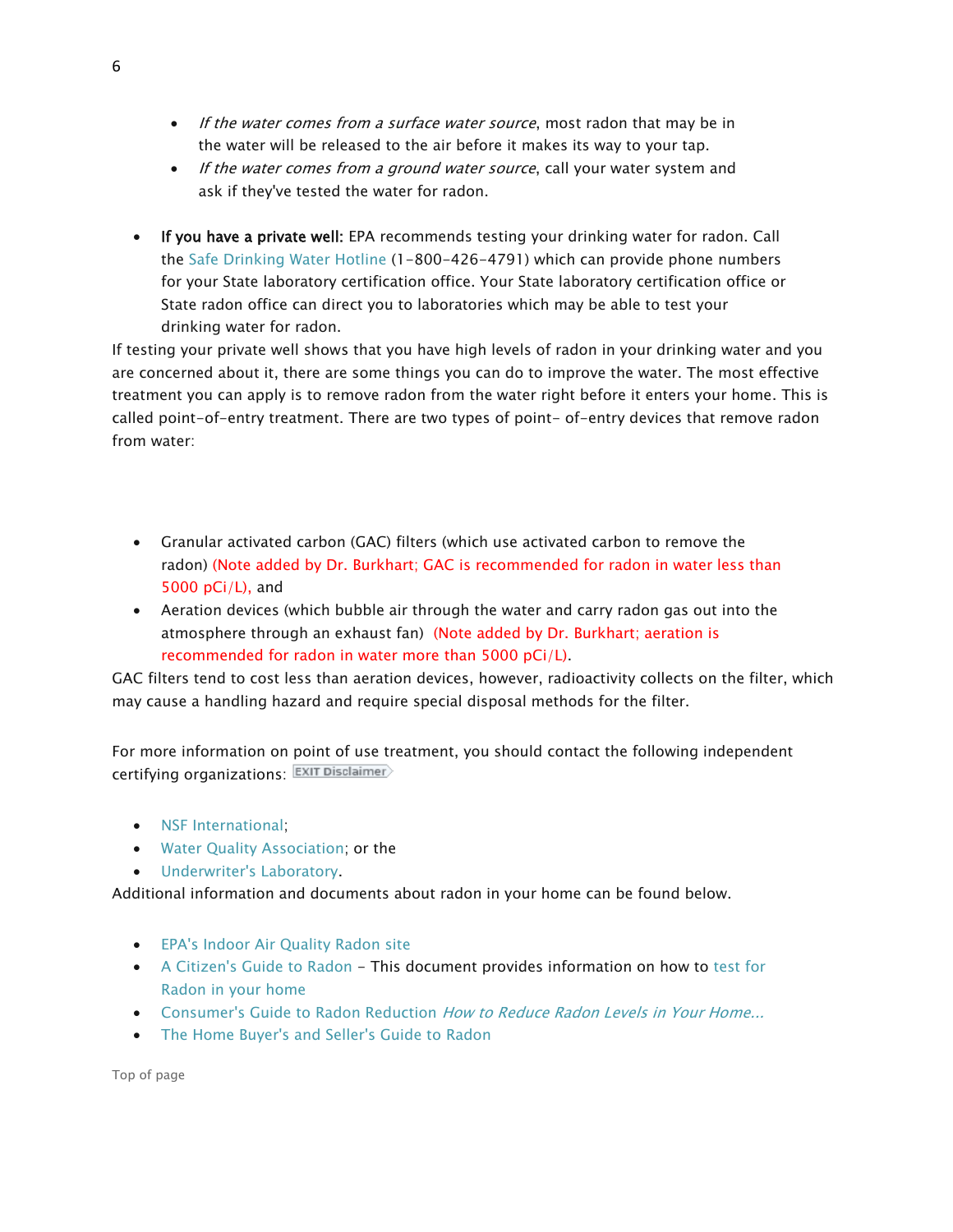#### I receive water from a public water supplier. How will EPA's proposed regulation affect me?

The proposed radon regulation does not affect public water systems or their customers. EPA must promulgate a final regulation before a federal radon regulation will be enforced. Within three years of promulgating the final regulation, your State may decide to develop a plan for an enhanced radon in indoor air program, which would require your public water supplier to reduce radon levels in the water supply to 4,000 pCi/L. Consumers may be interested in participating in their State's development of this plan, once the radon rule is finalized. If your state or public supplier does not develop an enhanced radon in indoor air program, your public water supplier will be required to reduce radon levels to 300 pCi/L. Under either option, your water bills may increase depending on the size of your water supplier and the radon levels in the drinking water in your area.

[Top of page](https://archive.epa.gov/water/archive/web/html/basicinformation-2.html#content)

#### How do I get more information about radon?

• Call the Safe Drinking Water Hotline (1-800-426-4791) - The Safe Drinking Water Hotline can provide you with more information about what EPA is doing to regulate radon in drinking water and refer you to your State drinking water program for information about your community water system.

#### o [Safe Drinking Water Hotline Web site](https://water.epa.gov/drink/hotline/index.cfm)

- Call your Local Water Supplier Your local water supplier will have information about your local water supply and can answer any questions you have about your water. Look for the phone number on your water bill or in the government section of your phone book.
- Call the Radon Hotline (1-866-730-GREEN) The Radon Hotline can refer you to your State radon office for more information, and can send you free publications about radon in indoor air.
- The Indoor Environments Division (IED), located within the Office of Radiation and Indoor Air (ORIA), under the Office of Air and Radiation (OAR), is responsible for implementing EPA's Indoor Environments Program, a voluntary (non-regulatory) program to address indoor air pollution.
	- o [EPA's Indoor Air Quality Radon site.](https://www.epa.gov/radon)

[Top of page](https://archive.epa.gov/water/archive/web/html/basicinformation-2.html#content)